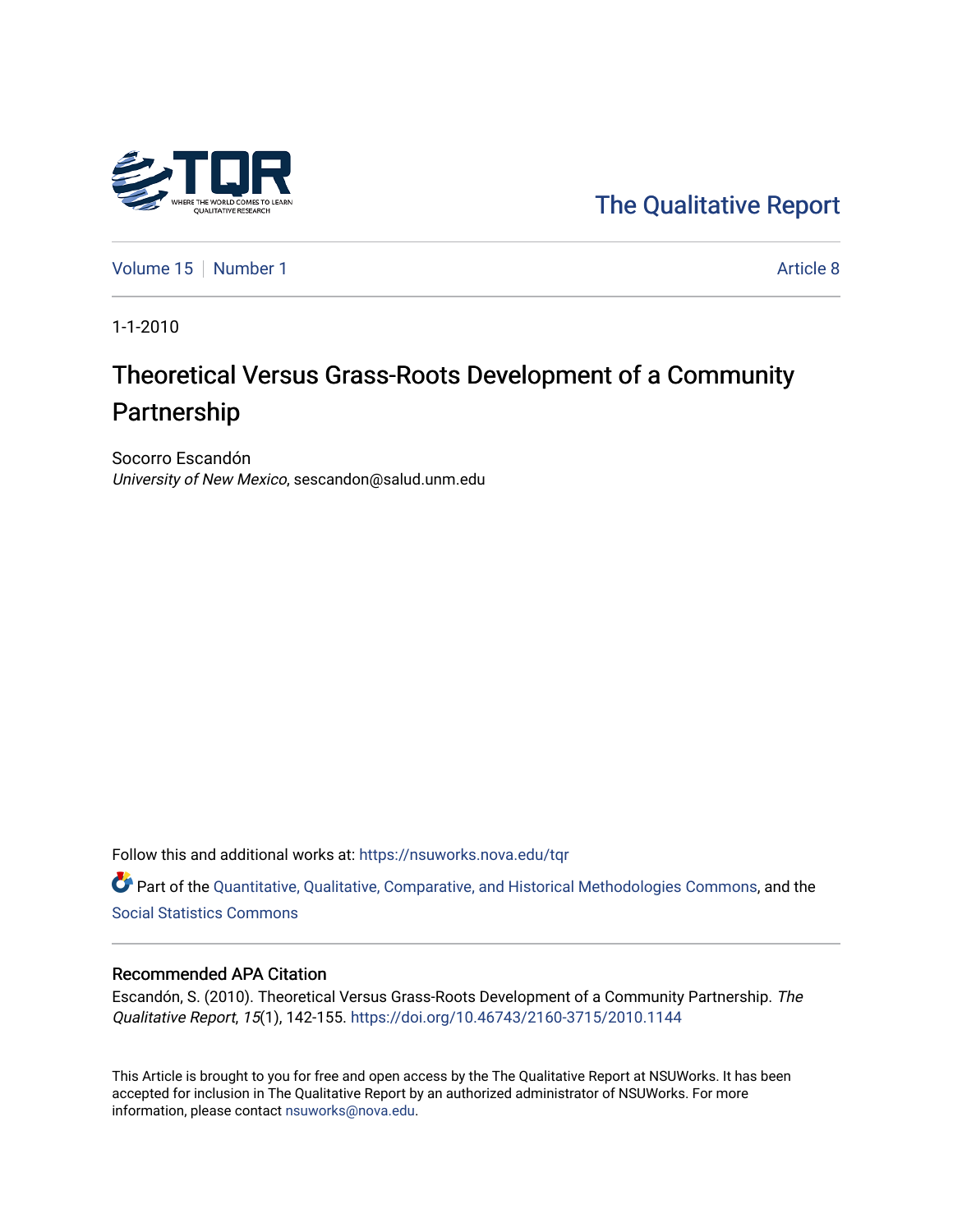

## Theoretical Versus Grass-Roots Development of a Community Partnership

### Abstract

The purpose of this qualitative study was to examine Bracht, Kingbury, and Rissel's five-stage community development model as applied to a grass-roots community action group. The sample consisted of lowincome, predominantly Hispanic women in a community action group in a Southwestern barrio, some of whom were experiencing domestic violence. The community group organizer was interviewed, and a content analytic table was constructed. Results showed that the community group's efforts would have benefited from a theoretically organized approach. The window of opportunity continues to be open for community development researchers to offer theoretical assistance to groups that are forming and to those already formed to help them realize their goals.

### Keywords

Community Development Model, Grass Roots, Community Action, and Hispanic Women

### Creative Commons License



This work is licensed under a [Creative Commons Attribution-Noncommercial-Share Alike 4.0 License](https://creativecommons.org/licenses/by-nc-sa/4.0/).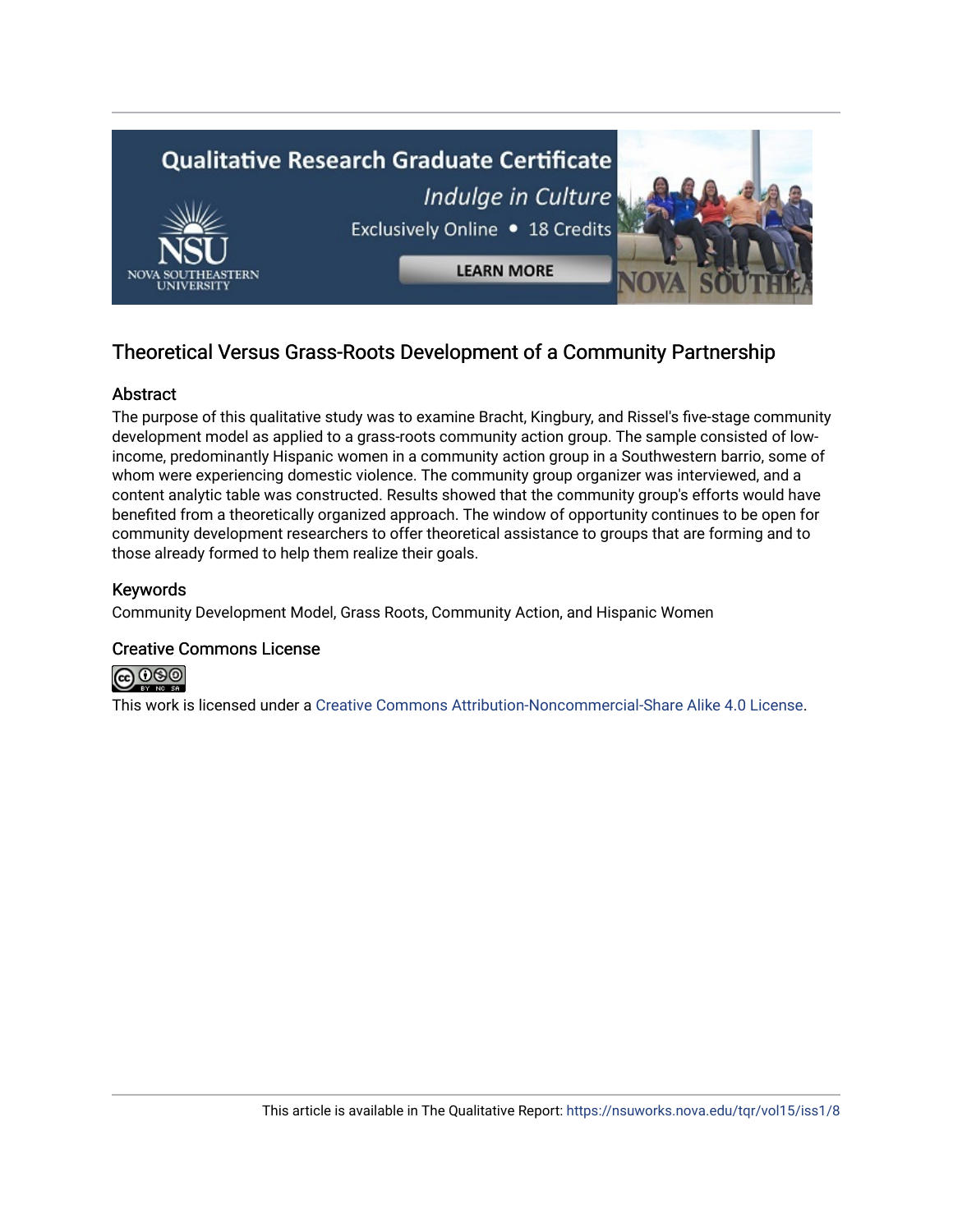# **Theoretical Versus Grass-Roots Development of a Community Partnership**

### **Socorro Escandón**

University of New Mexico, Albuquerque, New Mexico, USA

*The purpose of this qualitative study was to examine Bracht, Kingbury, and Rissel's five-stage community development model as applied to a grass-roots community action group. The sample consisted of low-income, predominantly Hispanic women in a community action group in a Southwestern barrio, some of whom were experiencing domestic violence. The community group organizer was interviewed, and a content analytic table was constructed. Results showed that the community group's efforts would have benefited from a theoretically organized approach. The window of opportunity continues to be open for community development researchers to offer theoretical assistance to groups that are forming and to those already formed to help them realize their goals. Key Words: Community Development Model, Grass Roots, Community Action, and Hispanic Women* 

### **Introduction**

Bracht, Kingbury, and Rissel's (1999) five-stage community development model was used to examine a grass-roots development of a community action group. The grassroots group was organized by three women who were responding to a call to serve their community "every time a Hispanic woman in the barrio [neighborhood] was killed by domestic violence." These women, from a low-income, predominantly Hispanic barrio in southern Arizona, formed their group so that women could talk to other women about the problem of domestic violence, which some of them were experiencing. The women of the community were asked to attend a gathering that the founders called "El Cafecito" (a coffee break). The gathering encouraged women to spend time with each other and, most of all, to share their feelings about their life experiences.

### **Background**

### **Community Partnerships**

The practice of organizing communities has been in a state of evolution for over 75 years. Community organization has at times been treated as a "singular model of practice, several typologies of community organization have been developed on the premise that this phenomenon comprises various alternative change models" (Minkler & Wallerstein, 1998, p. 34). McElmurry, Swider, Grimes, Dan, Irvin, and Lourenco (1986) worked with inner-city women "to increase the effective use of health services" while "strengthening the community's ability to care for itself" (p. 64). Flynn (1991) described "The Healthy Cities of Indiana" community development design as a process involving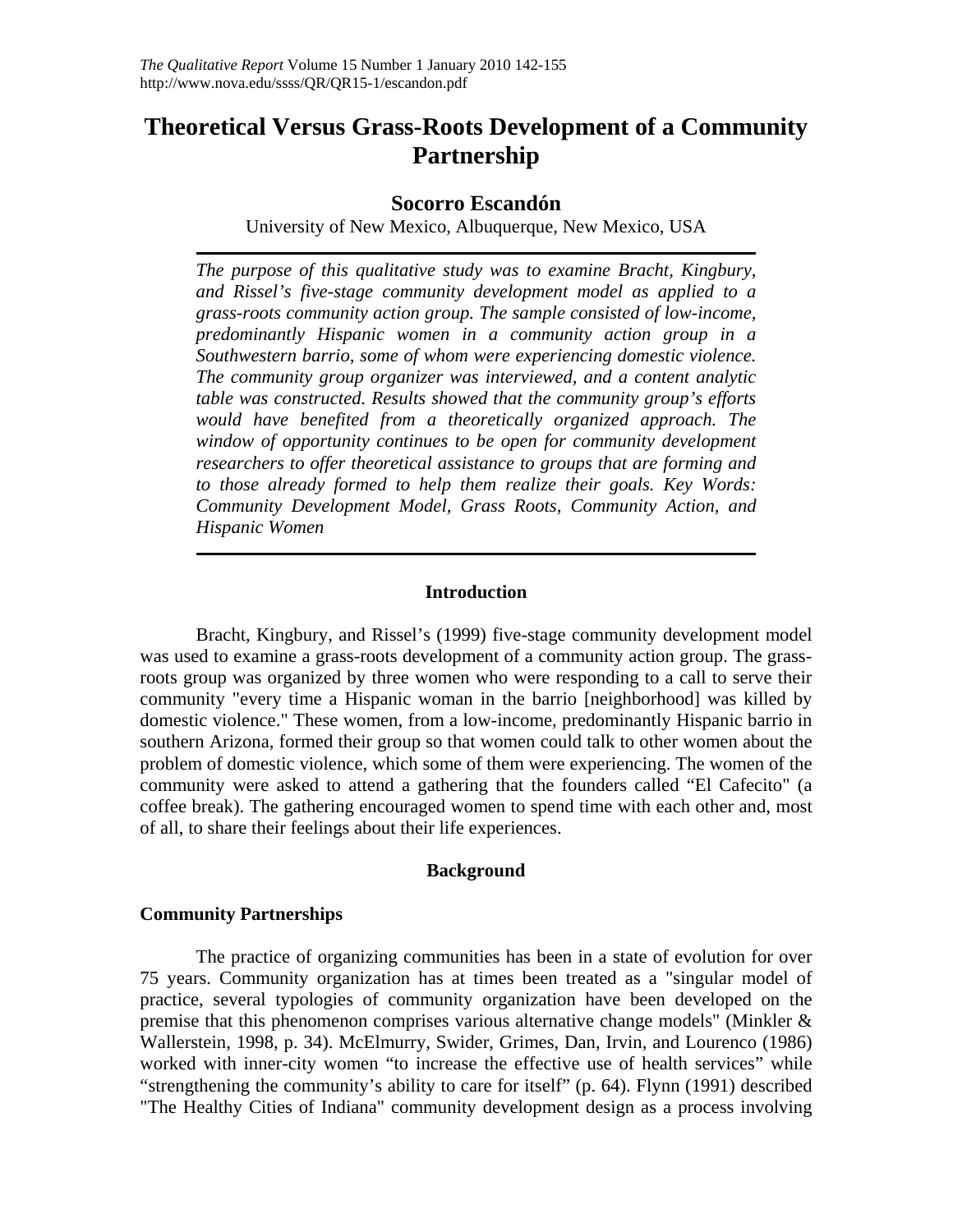the "combined effort of government, business, the arts, and science—the community as a whole" (p. 510). This process, facilitated by official political support, called for mayors and local health officials to commit to and place health as a "priority on the city's political agenda" (p. 510) and to adopt policies promoting community-wide partnerships (public and private). It supported the development of community leadership and called for Healthy City committees to identify the city's strengths and health problems. These interdisciplinary efforts to change policies, the environment, and community health status involved complex measures (Flynn). McKnight (1995) noted that neighborhood associations that result in control "by" the people instead of control "of" the people provide a social tool in which consent is the primary motivation, creating interdependent holistic environments, where "people of all capacities and fallibilities are incorporated...creativity is multiplied rather than channeled...and citizenship is possible" (p. 167).

In 1996, Rothman provided useful and practical conceptualizations for understanding various approaches to organizing in the form of three models. The first was the locality development model, with a basic strategy to involve "a broad cross section of people in determining and solving their own problems" (p. 72). The second, a social planning model, focused on "gathering data about problems and making decisions on the most logical course of action" (p. 72). The third model, social action, was aimed at "crystallizing issues and mobilizing people to take action against enemy targets" (p. 72). This typology, despite its limitations, remained for "more than twenty years the dominant framework within which community organization [was] examined and understood" (Minkler & Wallerstein, 1998, p. 35). Reactions to the limitations in the Rothman model have given rise to alternative models and provide important alternative approaches that extend beyond community development that is externally driven (Minkler & Wallerstein). Bracht et al. (1999) defined community organization as a process that plans "to activate a community to use its own social structures and any available resources to accomplish community goals that are decided on primarily by community representatives and that are generally consistent with local values" (p. 86).

### **Community Development among Latinos**

As a group, Latinos have demonstrated resistance to lifestyle changes that would reduce risk factors for chronic illnesses (National Heart, Lung, and Blood Institute, 1996). Studies have shown that Hispanics favor personal (personalismo) and trusting (confianza) interactions that demonstrate respect (respeto) and dignity (dignidad; Castro, Elder, Coe, Tafoya-Barraza, Moratto, Campbell, et al., 1995; Fulton, Rakowski, & Jones, 1995; Maisonet-Giachello, 1994; Navarro, Senn, Kaplan, McNicholas, Campo, & Roppe, 1995). The health care provider's ability and willingness to speak Spanish and to communicate in a nonjudgmental fashion is crucial.

The organizers of El Cafecito brought people together who had little awareness that other women in their neighborhood were also experiencing domestic violence. They worked to provide an avenue for empowerment, allowing voices to be heard without fear. In their discussions, these women became aware of alternatives to their present situations. Individual successes, in turn, enhanced the capacity of this group to address its needs. Because the organizers worshiped regularly with participants, there was an established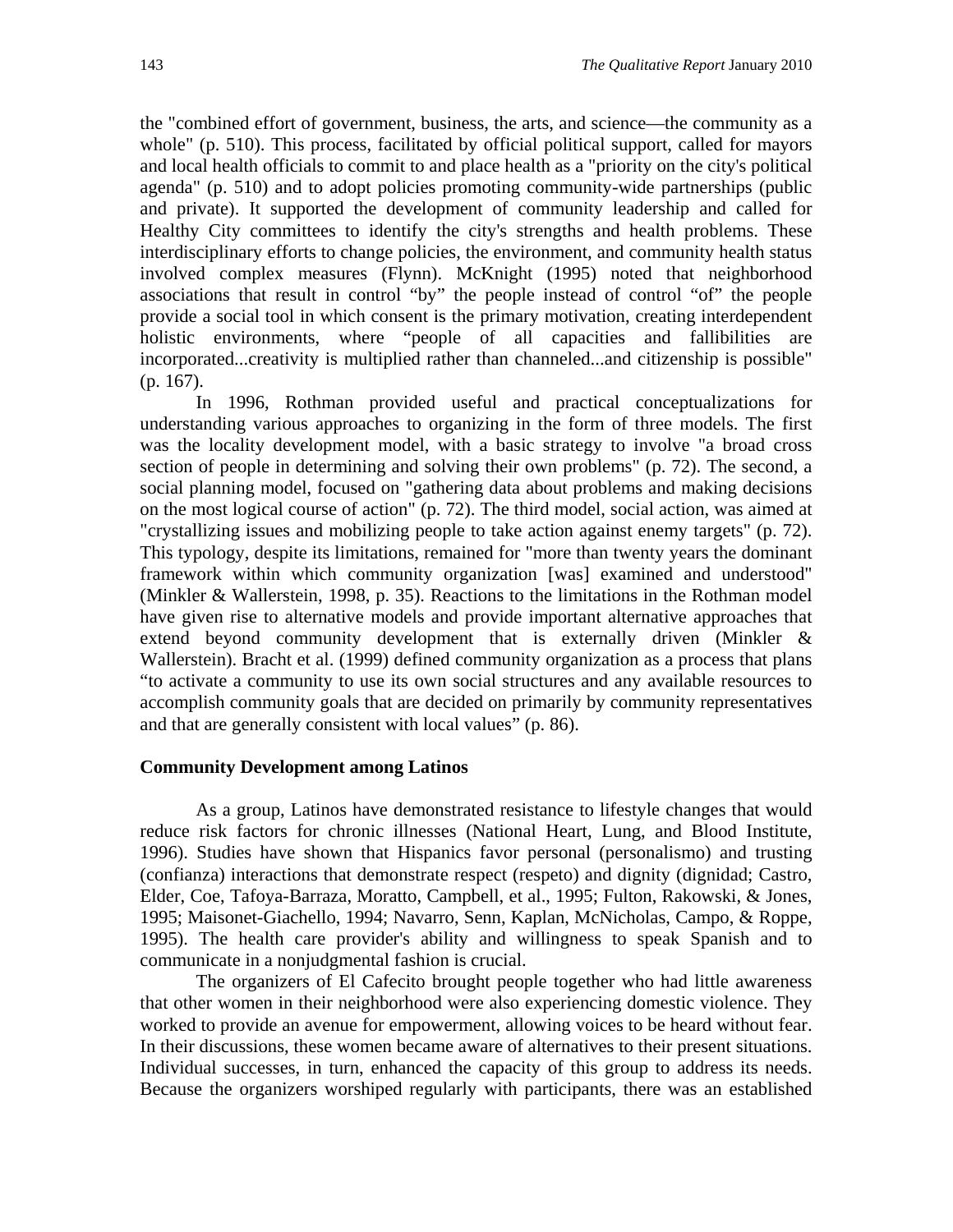level of trust. These established relationships allowed the organizer to move within the community without scrutiny.

This community development exhibited the three concepts of a grass-roots movement: social action, locality development, and empowerment. They directed their social action toward the conflict in the women's lives aimed at supporting the aggrieved persons to take action on their behalf (Pilisuk, McAllister, & Rothman, 1996). They organized with little or no professional help in an attempt to take control of their lives (Perkins, Brown, & Taylor, 1996). Their primary organization activity was to restore a psychological sense of power (Pilisuk et al., 1996). Their community activism was a starting point for the transformation of norms and values (Wittig, 1996).

According to Bracht et al. (1999) community program directions must be shaped and managed by skills and resources within the community to maintain continued effort. They believe that a community is stimulated or activated when individuals within the community become aware that a condition or problem exists. They identify the particular problem prior to any action, and they institute steps to change the problem. These actions require a comprehensive approach of locality development, considerable social planning, and social action orientation that establishes structures to implement and maintain problem solutions. In addition, they further propose that the critical aspect of health action is the organizing process that functions as "a kind of glue" (p. 85) that sustains citizen interest, cultivates participation in programs, and encourages support for longterm maintenance of successful intervention efforts.

While working with a cultural anthropologist/ nurse researcher, this author was introduced to activities of the El Cafecito group. The realization that the experience that these women were living working with violence intervention and prevention within their community, sparked the interest in wanting to know more about how exactly this was being done. My Hispanic background facilitated the request for a formal interview with the founder of the El Cafecito group. Knowing that community development strategies' emphasis is the key in providing services effectively is making those services culturally appropriate, this author was sparked with the idea that the founder of El Cafecito would be able to provide details that would provide information regarding the (1) the formation of the group; (2) trace the development of the group; and (3) compare the evolution of this group to Bracht et al.'s (1999) five-stage community development model. This author believes that findings are useful for future community organizers who are faced with existing models in the community, which can be further developed without a need to re-create models of intervention.

Bracht et al.'s (1999) community development model was chosen for this study. The model was influenced by the "(a) authors' own applied community organization work, (b) general principles of social and community change, (c) elements of organizational development and strategic planning, and (d) community empowerment theory" (p. 83). The model composed of five stages: (1) Community Analysis, (2) Design-Initiation, (3) Implementation, (4) Maintenance-Consolidation, and (5) Dissemination-Reassessment is shown in Figure 1. Each of the stages calls for citizen participation and, although presented in a sequential format, the stages overlap, with some tasks or key elements needing to be repeated because of the dynamic characteristic of the organizing process.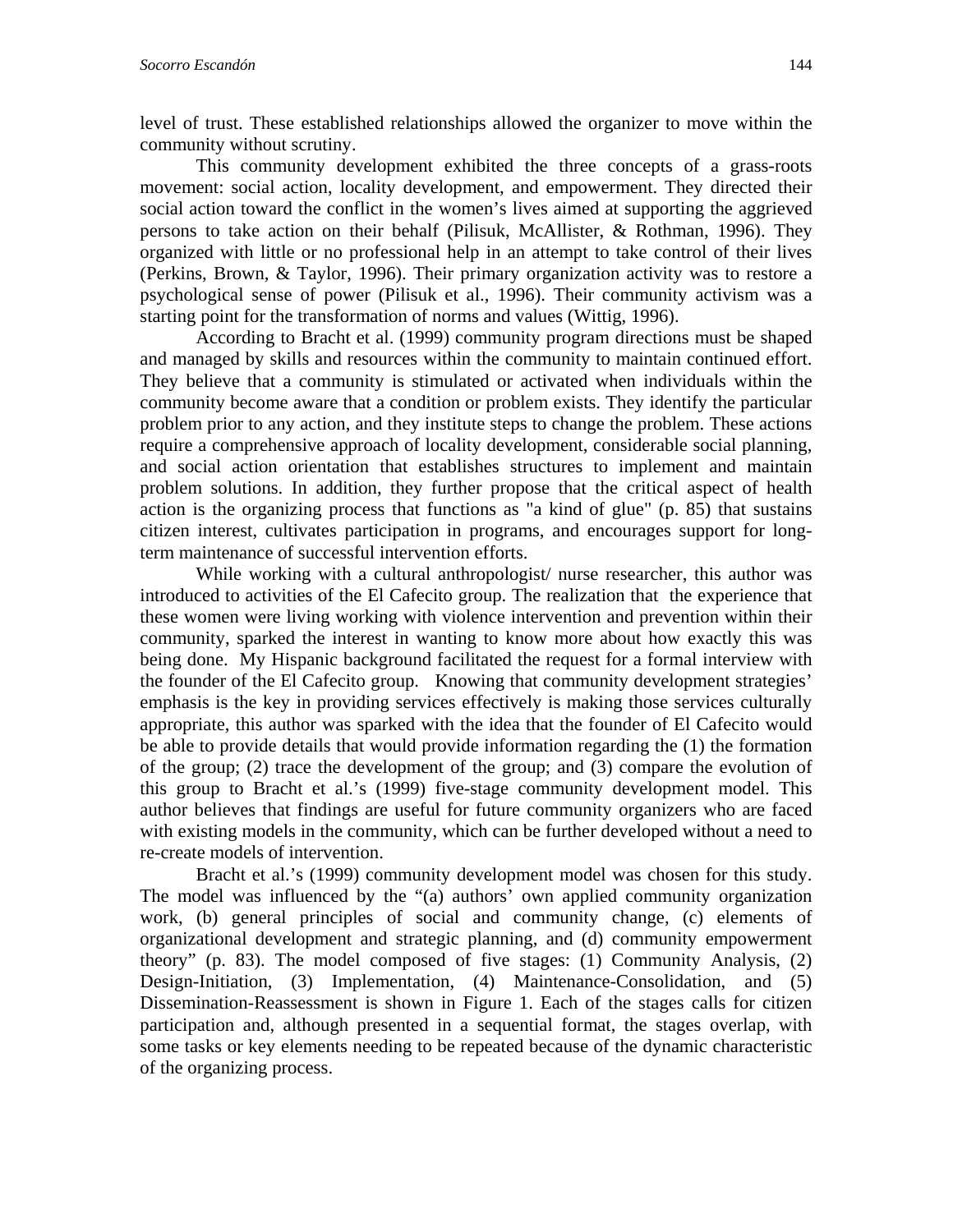

Figure 1. *Community organization stages.*

*Note.* Community organization stages. (Adapted from Bracht, N., Kingsbury, L., Rissel, C. A. five-stage community organization model for health promotion: Empowerment and partnership strategies. In Bracht, N. (Ed.), *Health promotion at the community level 2*, 1999, Thousand Oaks, CA: Sage, pp. 83–104.)

### **Methods**

### **Design**

Event structure content analysis was chosen as the method of analysis. This method useful when examining a series of events and their connections, was useful in examining the life history as well as the chronological order of events of the group's activities (Tesch, 1990) while comparing it to Bracht et al.'s (1999) model. Content analysis, as a research method, provides a systematic and objective method for understanding the development of this group (Downe-Wamboldt, 1992). Key elements and definitions of model stages (Bracht et al.; see Table 1) provided a deductive reasoning approach. The goal of this structural analysis was to: (1) identify elements of the informant's statements of actual event sequences of the group's development, and (2) compare them with those prescribed by the Bracht et al. community development model.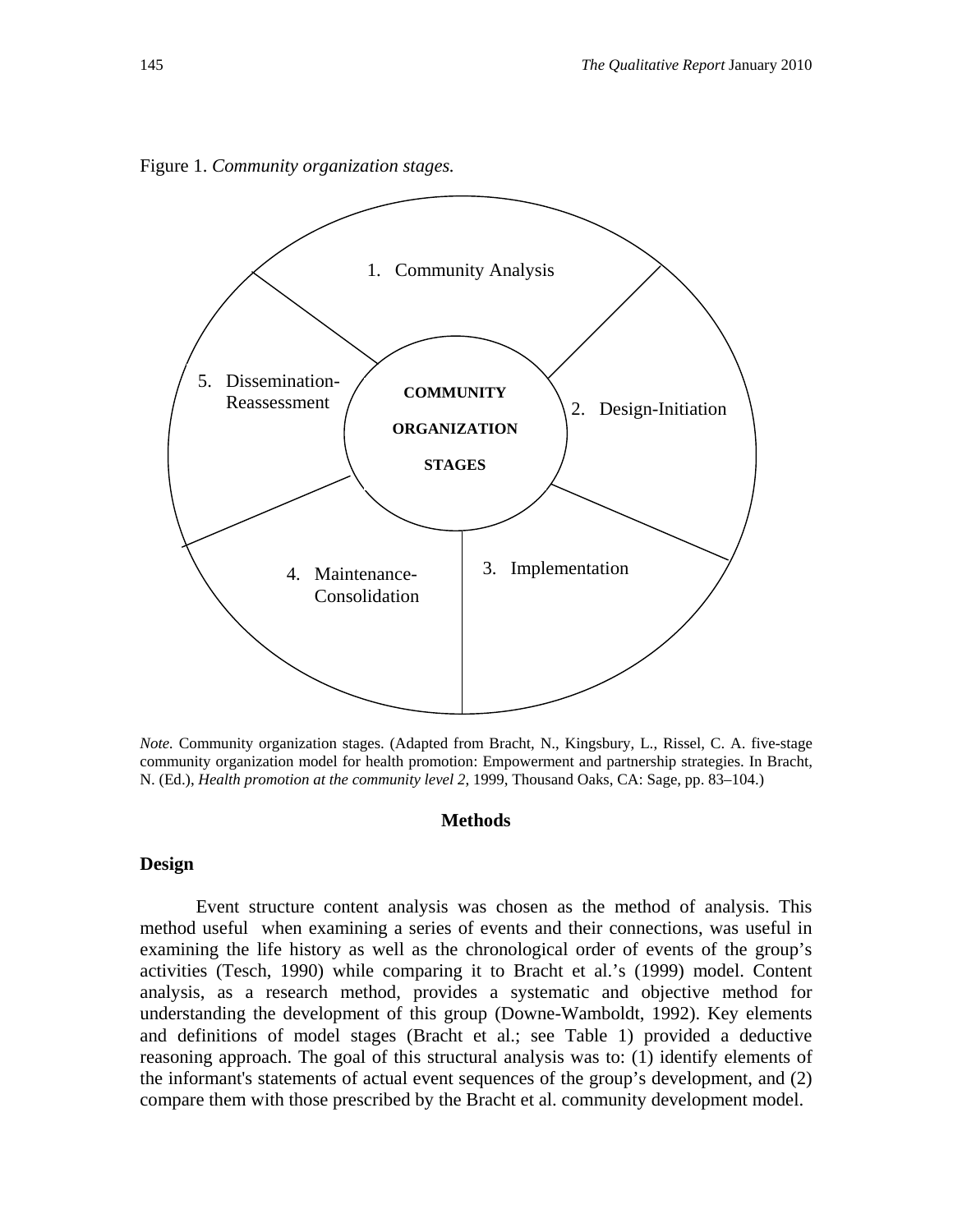### Table 1

### *Definition of Model Stages*

| Model Stages                  | Definitions                               |  |
|-------------------------------|-------------------------------------------|--|
| I: Community Analysis         | Accurate analysis and understanding of    |  |
|                               | needs, resources, social structure, and   |  |
|                               | values. Early citizen involvement.        |  |
| II: Design Initiation         | Formal activities that mobilize citizens; |  |
|                               | establishes a structure; and coordinates  |  |
|                               | citizen support.                          |  |
| III: Implementation           | Turns theory and ideas into action        |  |
| IV: Maintenance/Consolidation | Members gain experience and success.      |  |
| V: Dissemination/Reassessment | Increases visibility, community wide      |  |
|                               | acceptance, and involvement.              |  |

*Note.* Adapted from original table constructed by Escandon-Dominguez, S., from content in:

Bracht, N., Kingsbury, L., & Rissel, C. (1999). *Health promotion at the community level 2* (Chap. 4, pp. 83-104). Thousand Oaks, Ca: SAGE.

### **Measures**

A project determination of exempt status for human subjects research from the University of Arizona Human Subjects was obtained. The primary group organizer was contacted through a mutually known community individual and asked if she would be willing to talk with this researcher regarding an interview. The group organizer agreed and contact information was provided to the mutually known individual. This researcher contacted the primary group organizer, the study and purpose of the study explained and an interview time was agreed on. The interview was held at a place and time designated by the informant.

A series of questions were formulated prior to the interview. An interactive interview method was employed to obtain information regarding the development of the group. Questions such as, "Tell me about the events that surrounded the idea of forming the group," "Tell me about those persons who helped form the group," and "Do you feel that you were influenced by someone and, if so, by whom?" were included. The interview was audio-taped and transcribed. Transcriptions were reviewed and then formatted and entered into Atlas.ti qualitative software program. A program offering a variety of tools for qualitative analysis of large bodies of textual, graphical and audio data (ATLAS.ti, 1997). Data were analyzed and statements were coded into 25 primary codes. A content analytic table was constructed from the description of the Five-Stage Community Organization Model (Bracht et al., 1999) to organize the 25 primary codes identified from responses to the interview questions. A total of 25 key elements were identified. Table 2 displays an example of a stage, its definition, its key elements, and a definition of each key element. Primary codes were then organized according to the key elements of the model and subsequently to each of the five stages. This transition from primary codes, to key elements and then stages is shown in Table 3.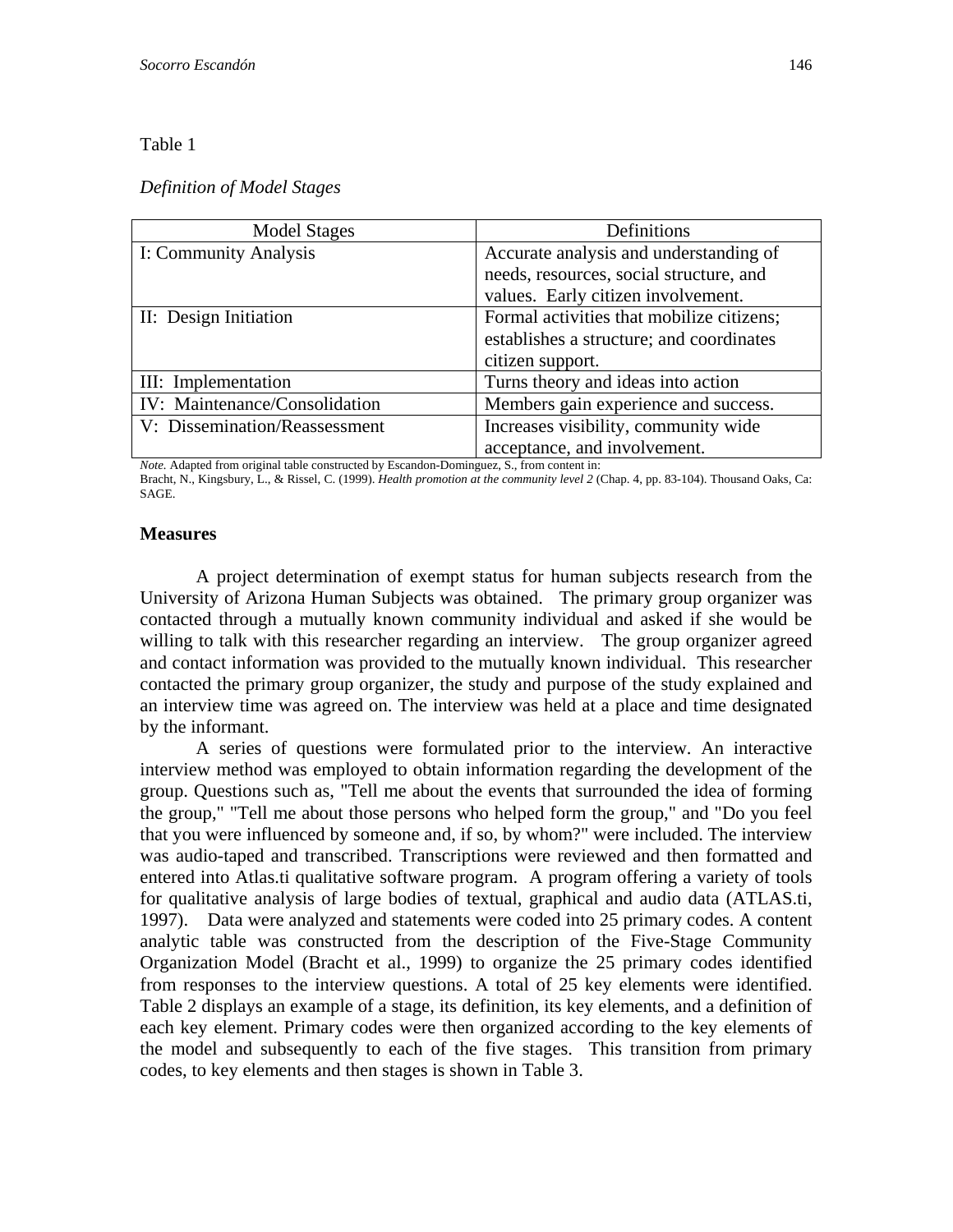Table 2

| <b>Stage</b>       | <b>Key Elements</b>                                                         | <b>Definitions</b>                                                                                                                                                                                                                                                                                                                                                                                                                                                                                                                                                                                                   |  |  |
|--------------------|-----------------------------------------------------------------------------|----------------------------------------------------------------------------------------------------------------------------------------------------------------------------------------------------------------------------------------------------------------------------------------------------------------------------------------------------------------------------------------------------------------------------------------------------------------------------------------------------------------------------------------------------------------------------------------------------------------------|--|--|
| Community<br>1.    |                                                                             | Accurate analysis & understanding of needs, resources, social                                                                                                                                                                                                                                                                                                                                                                                                                                                                                                                                                        |  |  |
| Analysis           | Define the<br>Community                                                     | structure, & values; early citizen involvement<br>Consult with representatives from<br>٠<br>Determine the target<br>major social institutions or sectors (i.e.,<br>group<br>Solicit information<br>education, health, recreation, business,<br>٠<br>religious, media, civic organizations,<br>on past community<br>and government)<br>organization (i.e.,<br>efforts, successes,<br>failures, & decision-                                                                                                                                                                                                            |  |  |
|                    | Collect the<br>Data                                                         | making processes)<br>Identify who:<br>Compile a comprehensive community<br>profile of health and demographic<br>Can get things<br>➤<br>information<br>done<br>$\blacktriangleright$<br>Information on community<br>➤<br>Is ready to<br>resources, history, and<br>provide<br>readiness for action<br>resources<br>Determine citizen perception<br>≻<br>Needs to be<br>➤<br>of community needs<br>involved in<br>Gather data from a variety of personal<br>decision<br>٠<br>contacts while laying the groundwork<br>making<br>for citizen mobilization<br>≻<br>May be<br>opposed to<br>health<br>promotion<br>efforts |  |  |
| Assess<br>Capacity | Community                                                                   | Resources & actions<br>Support for change<br>٠<br>٠<br>Current level of health promotion<br>needed to increase<br>٠<br>activity<br>capacity<br>Key leaders/groups<br>Identification of<br>٠<br>٠<br>Available personnel, programmatic &<br>٠<br>potential<br>financial resources, community interest<br>collaborating<br>in proposed agenda<br>organizations,<br>programs, and<br>individuals (i.e., key<br>informants, etc.)<br>Potential for<br>٠<br>increased activity<br>٠<br>Current programs                                                                                                                   |  |  |
|                    | Assess<br>Community<br><b>Barriers</b><br>Assess<br>Readiness for<br>Change | Formulate &<br>Identify unique local characteristics<br>٠<br>and customs that may inhibit<br>suggest alternative<br>interventions<br>methods $&$<br>Maintain vigilance over barriers to the<br>strategies to known<br>٠<br>change process<br>areas of resistance<br>Intensity of community interest<br>Receptiveness of top<br>٠<br>٠<br>Urgency of the problem<br>decision makers<br>٠<br>General awareness<br>Prior community<br>٠<br>٠<br>reaction to similar<br>issues in the past                                                                                                                               |  |  |
|                    | Synthesize<br>Data and Set<br>Priorities                                    | Summarize overall social and health<br>Analyze data<br>٠<br>٠<br>data, community needs, current levels<br>Decide<br>٠<br>of activity, barriers, potential<br>appropriateness of<br>resources, and readiness<br>plans and choices                                                                                                                                                                                                                                                                                                                                                                                     |  |  |

*Example of Stage 1, Including Stage Definition, Key Elements, and Key Element Definitions*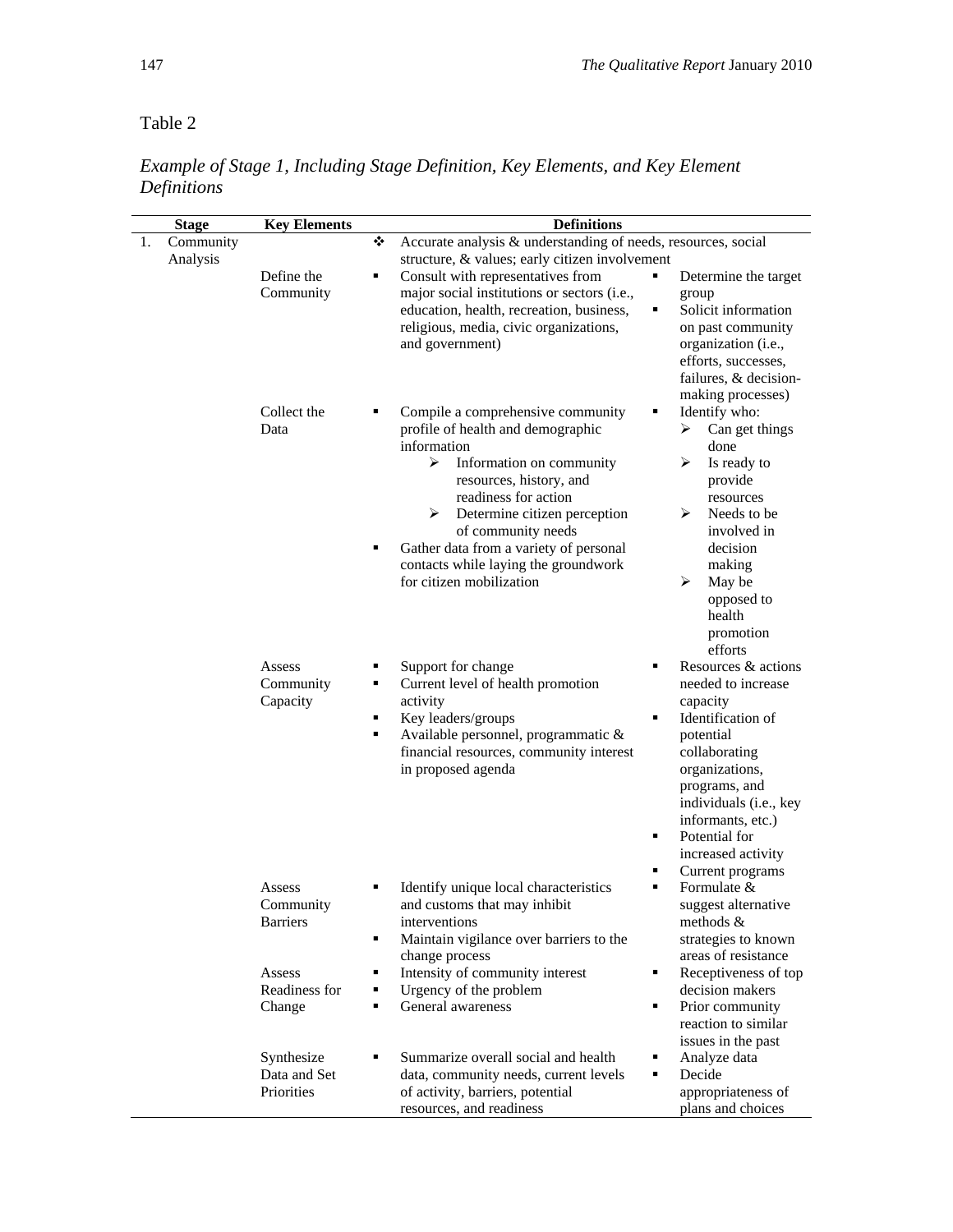### Table 3

*Primary Codes, Key Elements and Model Stage Determinations* 

|                                                          | <b>Primary Codes</b>                                                                                                                                                 | <b>Key Elements</b>                                                                                                                                                                                                                                           |                                                  |
|----------------------------------------------------------|----------------------------------------------------------------------------------------------------------------------------------------------------------------------|---------------------------------------------------------------------------------------------------------------------------------------------------------------------------------------------------------------------------------------------------------------|--------------------------------------------------|
| O<br>$\circ$<br>$\circ$<br>$\circ$<br>$\circ$<br>$\circ$ | assess community barriers<br>assess community<br>capacity<br>assess readiness of comm.<br>collecting data<br>define community<br>synthesize data & set<br>priorities | Defining the Community<br>$\bullet$<br>Collect the Data<br>$\bullet$<br><b>Assess Community Capacity</b><br>$\bullet$<br><b>Assess Community Barriers</b><br><b>Assess Readiness for Change</b><br>$\bullet$<br>Synthesize Data & Set Priorities<br>$\bullet$ | Stage1:<br><b>COMMUNITY</b><br><b>ANALYSIS</b>   |
| $\circ$<br>$\circ$                                       | choosing organizational<br>structure<br>clarify roles &<br>responsibilities of                                                                                       | Establish a Core Planning Group<br>$\bullet$<br>Choose an Organizational Structure<br>$\bullet$<br><b>Identify and Recruit Members</b><br>$\bullet$<br>Define Mission and Goals<br>$\bullet$                                                                  | Stage 2:<br><b>DESIGN</b><br><b>INITIATION</b>   |
| $\circ$                                                  | members<br>define organizations'<br>mission<br>& goals                                                                                                               | Clarify Roles and Responsibilities<br>$\bullet$<br>Provide Training & Recognition<br>$\bullet$                                                                                                                                                                |                                                  |
| $\circ$                                                  | ID & recruit organ<br>members                                                                                                                                        |                                                                                                                                                                                                                                                               |                                                  |
| $\circ$                                                  | Provide training &<br>recognition                                                                                                                                    |                                                                                                                                                                                                                                                               |                                                  |
| $\circ$                                                  | set a core planning group<br>& select local organizer                                                                                                                |                                                                                                                                                                                                                                                               |                                                  |
| $\circ$                                                  | assess effectiveness of<br>intervention                                                                                                                              | Determine Priority for Intervention<br>$\bullet$<br>Activities                                                                                                                                                                                                | Stage 3:<br><b>IMPLEMENTATI</b>                  |
| $\circ$<br>$\circ$                                       | summarize results and<br>chart future directions<br>update community<br>analysis                                                                                     | Develop a Sequential Work Plan<br>٠<br>Generate Broad Citizen<br>$\bullet$<br>Participation<br>Plan Media Interventions<br>$\bullet$<br><b>Obtain Resource Support</b><br>$\bullet$<br>Provide a System for Intervention<br>$\bullet$<br>Monitoring Feedback  | <b>ON</b>                                        |
| $\circ$                                                  | determine priority<br>intervention activities                                                                                                                        | <b>Integrate Intervention Activities</b><br>$\bullet$<br>into Community                                                                                                                                                                                       | Stage 4:<br>MAINTENANCE/<br><b>CONSOLIDATION</b> |
| $\circ$<br>$\circ$<br>$\circ$                            | develop a sequential plan<br>generate broad citizen<br>participation<br>obtain resource support                                                                      | Establish an Ongoing Recruitment<br>$\bullet$<br>Plan<br>Establish a Positive Organizational<br>Climate                                                                                                                                                       |                                                  |
| O<br>$\circ$                                             | plan media interventions<br>provide a system for<br>intervention monitoring<br>feedback                                                                              | Acknowledge Work of Volunteers                                                                                                                                                                                                                                |                                                  |
| $\circ$                                                  | acknowledge work or<br>volunteers                                                                                                                                    | <b>Update Analysis</b><br>$\bullet$<br>Assess Effectiveness of                                                                                                                                                                                                | Stage 5:<br>DISSEMINATION/                       |
| $\circ$                                                  | establish an<br>organizational climate                                                                                                                               | Intervention<br><b>Summarize Results and Chart</b>                                                                                                                                                                                                            | <b>REASSESSMENT</b>                              |
| $\circ$                                                  | establish ongoing<br>recruitment plan                                                                                                                                | <b>Future Directions</b>                                                                                                                                                                                                                                      |                                                  |
| $\circ$                                                  | integrate intervention into<br>community networks                                                                                                                    |                                                                                                                                                                                                                                                               |                                                  |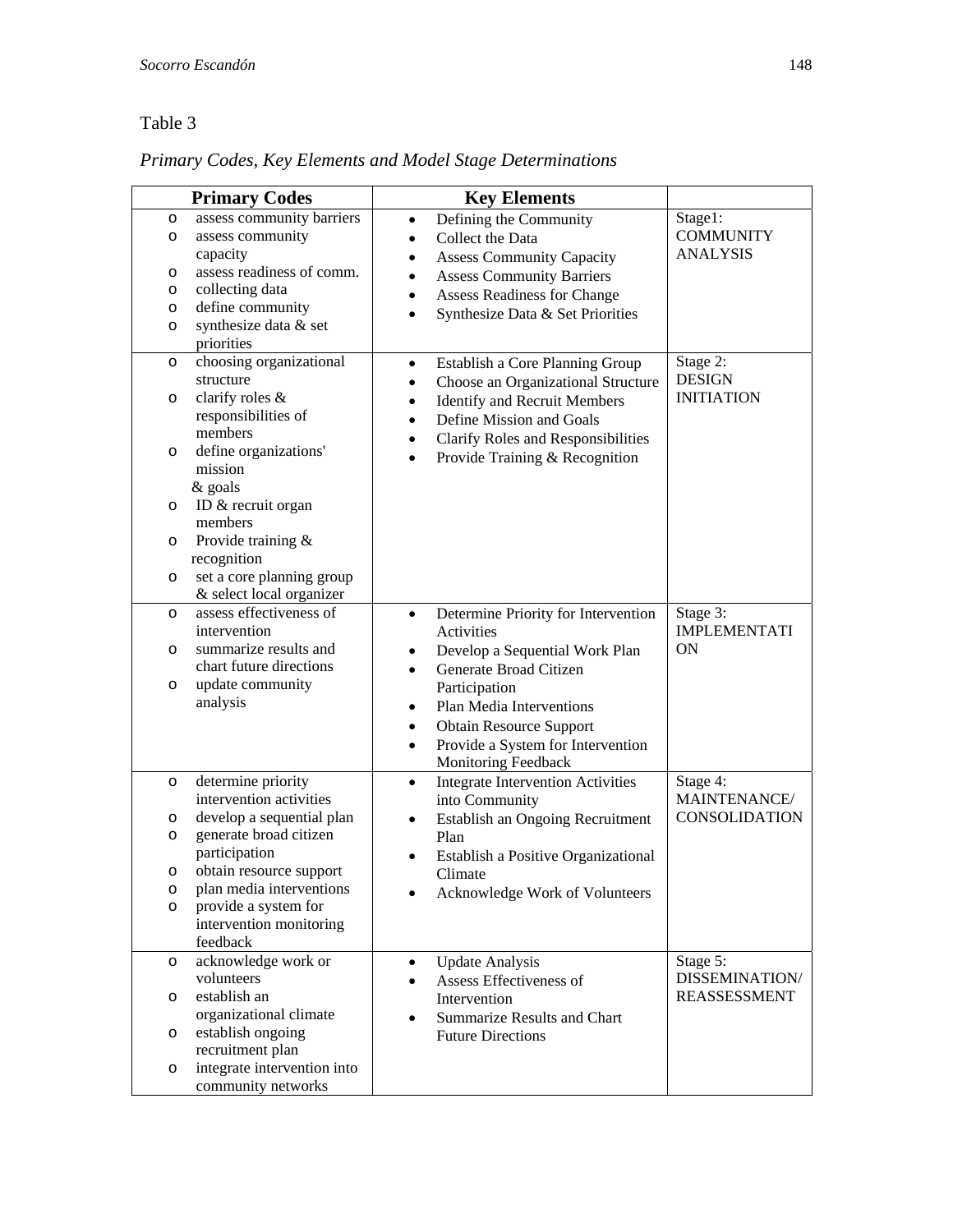### **Results**

A total of 47 units of analysis were identified in 23 of 25 key elements. Statements within the 25 key elements were analyzed and organized according to the number of examples. Numbers of examples are shown in Table 4.

Table 4

### *Examples According to Stage*

| <b>Stages</b>     | <b>Key Elements</b>           | <b>Examples</b>          | <b>Key Elements</b>            | <b>Examples</b> |
|-------------------|-------------------------------|--------------------------|--------------------------------|-----------------|
| 1. Community      | Define the                    | $\overline{2}$           | <b>Assess Community</b>        | $\overline{4}$  |
| Analysis          | Community                     |                          | <b>Barriers</b>                |                 |
|                   | Collect the Data              | $\overline{2}$           | <b>Assess Readiness for</b>    | $\Omega$        |
|                   |                               |                          | Change                         |                 |
|                   | <b>Assess Community</b>       | $\overline{4}$           | Synthesize Data and Set        | $\overline{2}$  |
|                   | Capacity                      |                          | Priorities                     |                 |
| 2. Design-        | Establish a Core              | $\mathbf{1}$             | Define Mission and             | $\overline{2}$  |
| Initiation        | <b>Planning Group</b>         |                          | Goals                          |                 |
|                   | Choose an                     | $\mathbf{1}$             | Clarify Roles and              | $\mathbf{1}$    |
|                   | Organizational                |                          | Responsibilities               |                 |
|                   | Structure                     |                          |                                |                 |
|                   | <b>Identify and Recruit</b>   | $\mathbf{1}$             | Provide Training and           | $\overline{0}$  |
|                   | <b>Members</b>                |                          | Recognition                    |                 |
| 3. Implementation | Determine Priority            | $\overline{2}$           | Plan Media                     | $\mathbf{1}$    |
|                   | for Intervention              |                          | Interventions                  |                 |
|                   | Activities                    |                          |                                |                 |
|                   | Develop a Sequential          | 3                        | <b>Obtain Resource</b>         | $\mathbf{1}$    |
|                   | <b>Work Plan</b>              |                          | Support                        |                 |
|                   | Generate Broad                | $\overline{\mathcal{L}}$ | Provide a System for           | $\mathbf{1}$    |
|                   | <b>Citizen Participation</b>  |                          | <b>Intervention Monitoring</b> |                 |
|                   |                               |                          | Feedback                       |                 |
| 4. Maintenance-   | <b>Integrate Intervention</b> | 5                        | Establish an Ongoing           | $\mathbf{1}$    |
| Consolidation     | Activities into               |                          | <b>Recruitment Plan</b>        |                 |
|                   | Community                     |                          |                                |                 |
|                   | <b>Establish a Positive</b>   | $\overline{4}$           | Acknowledge Work of            | $\theta$        |
|                   | Organizational                |                          | Volunteers                     |                 |
|                   | Climate                       |                          |                                |                 |
| 5. Dissemination- | <b>Update Analysis</b>        | 3                        | <b>Summarize Results and</b>   | $\mathbf{1}$    |
| Reassessment      |                               |                          | <b>Chart Future Directions</b> |                 |
|                   | <b>Assess Effectiveness</b>   | $\mathbf{1}$             |                                |                 |
|                   | of Intervention               |                          |                                |                 |

### *Stage 1: Community Analysis*

A total of 14 (29.8%) statements in six key elements were found in stage 1. An example of the key element Assess Community Capacity was a statement such as, "[the organizers] started going to . . . neighborhood association meetings; we had other people,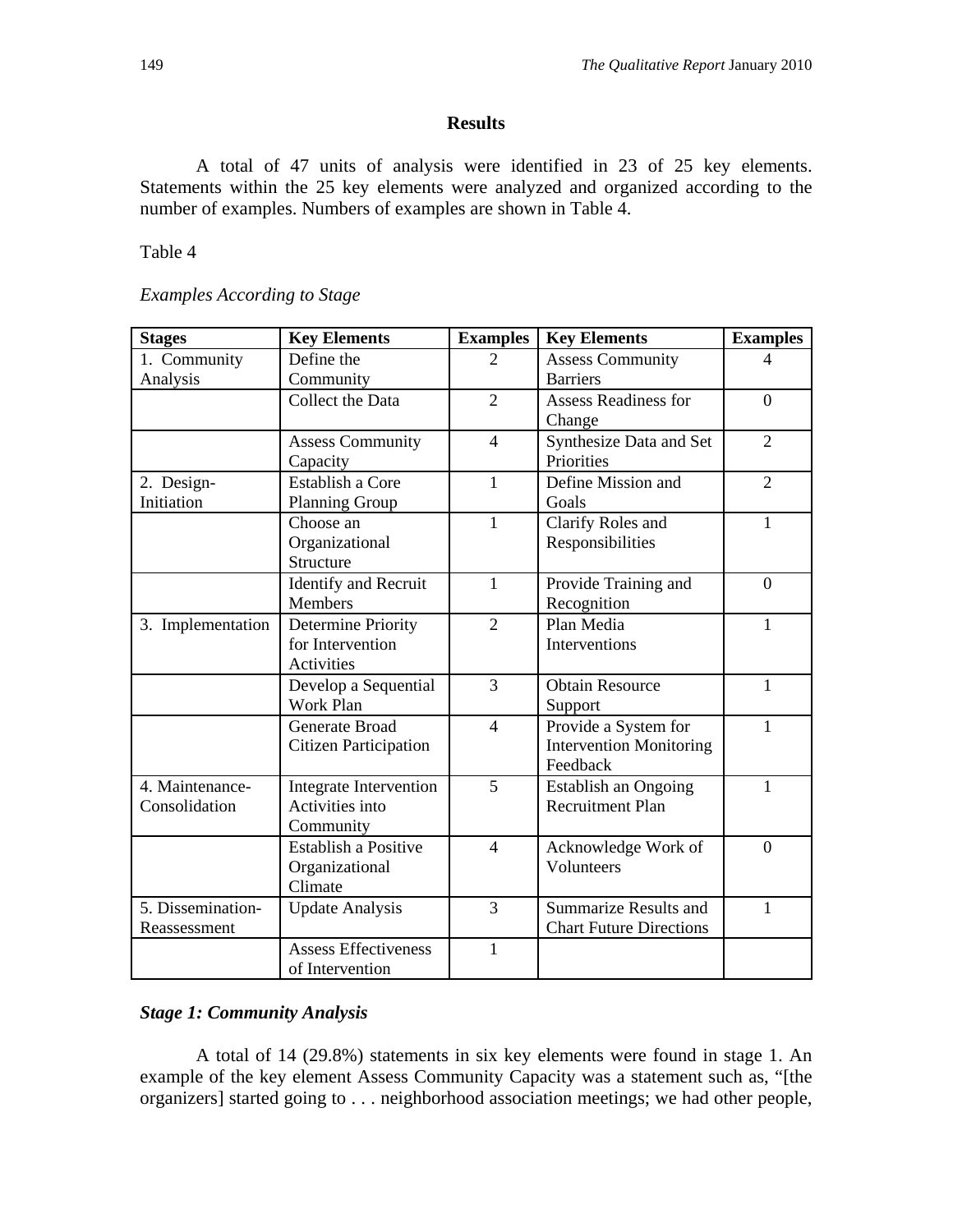entities [like] the crisis center, rape center, Chicanos por la Causa, a lady from the [university] that was doing a project for domestic violence, and a lawyer with special interest in domestic violence." The key element Assess Community Barriers was noted in statements such as, "We could not just do meetings . . . we saw the problems, they needed counseling . . . what would it benefit if they needed counseling and we were having all these meetings where they could not benefit from the speaker?"

### *Stage 2: Design-Initiation*

In stage 2, a total of six (12.7%) statements were found in five of the six key elements. An example of the key element Define Mission and Goals was noted in statements such as, "It was to stop the violence . . . that they could break the silence . . . could ask for help."

### *Stage 3: Implementation*

A total of 12 (25.5%) statements in six key elements were found in stage 3. The key element Generate Broad Citizen Participation was noted in statements such as, "We talked about it, we had small meetings . . . then when we were going to have a cafecito, we [would] announce it on the radio" and "They came and resisted, because it was something new for them . . . but when we had the second one, they were there." The key element Develop a Sequential Work Plan was reflected in statements such as, "The purpose was to be able to reach out . . . not to convert" and "Very hard work . . . we were breaking ice with the church and breaking ice with the community . . . we [could] not mix God . . . with the project."

### *Stage 4: Maintenance-Consolidation*

A total of 10 (21.2%) statements in four key elements were found in the fourth stage. The largest number of statements (five) was found in the key element Integrate Intervention Activities into Community Networks, which detailed how the group called on local parks and recreation facilities to house the growing number of attendees for conference meetings. They sought and obtained financial support from local health institutions for conference needs, as well as requested local experts to speak at their meetings. The key element Establish a Positive Organizational Climate was noted in four statements and described how the women, at the individual level, were encouraged to voice their everyday complaints: "We complain because it's hot, because it's cold, because our husband leaves his things laying around, that the kids don't obey us" and "There is a lot of participation . . . they begin to look in their hearts and become aware of . . . what is wonderful . . . there are homes, where they may not have domestic violence, but the indifference of the husband, or drug use by the kids, [or] faulty communication."

### *Stage 5: Dissemination-Reassessment*

A total of five (10.6%) statements were found in three key elements of stage 5. An example of the key element Update Analysis was noted in statements such as, "We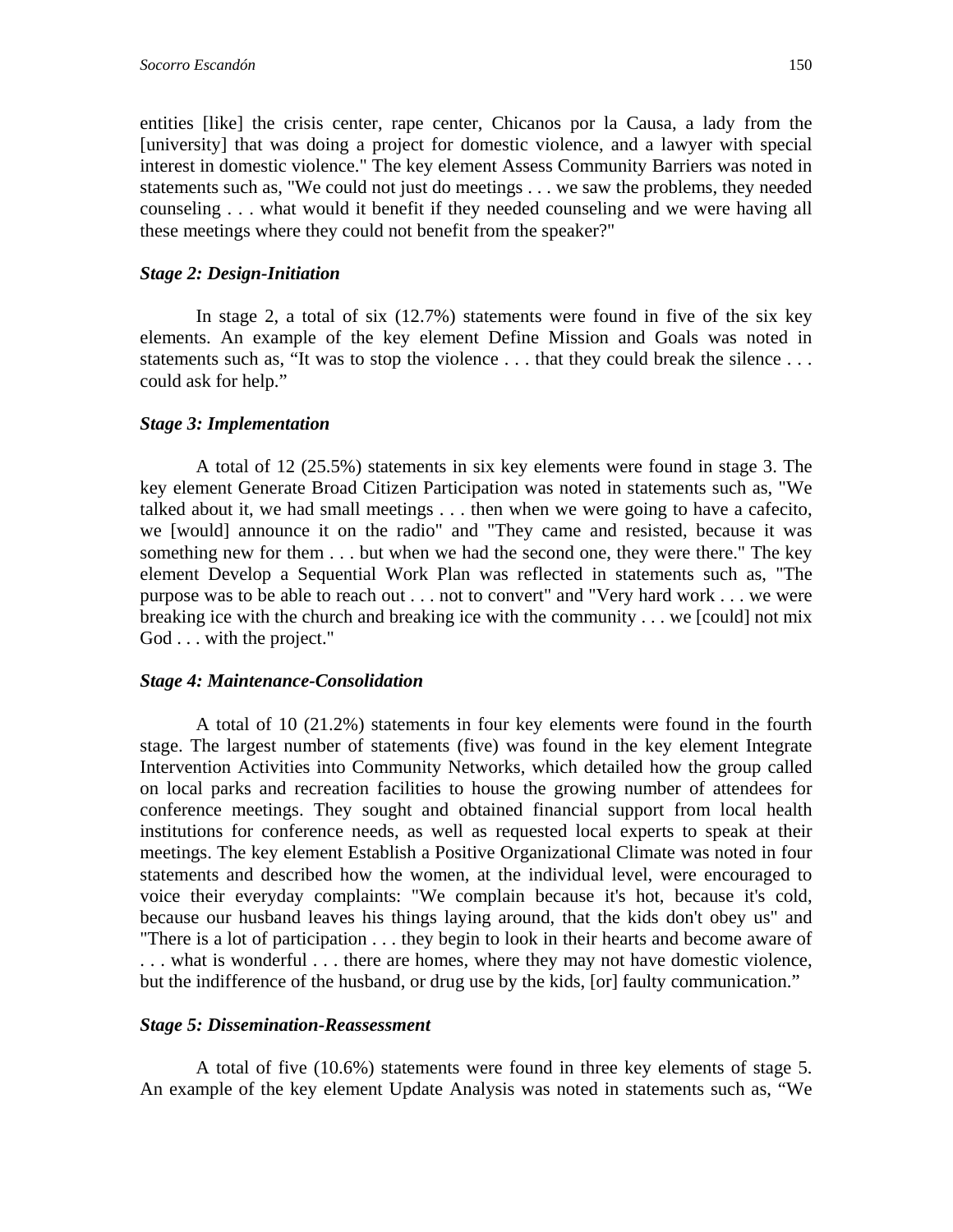were thinking, how come only the women are changing, and not the husbands" and "I will call everyone that I can, because it's not a one person, it's a team work. I will have to get women that have . . . the same vision to join me, to be able to help."

### **Discussion**

Stages 1, 3, and 4 demonstrated the group's ability to develop collective political and social action leading to personal psychological empowerment plus an increase in control over resources constituting an empowered community (Bracht et al., 1999). The group was able to collaborate effectively to identify problems and needs as well as to agree on ways and means to problem solve. According to Labonte (1993), it is in interacting with others that we gain healthful characteristics, such as control, capacity, coherence, and connectedness, which are essential to empowerment. The group's connectedness and ability to dialogue held the potential to transform individuals. Minkler and Wallerstein (1998) noted that although empowerment has been "criticized as a catchall phrase, it represents the central tenet of community organization and community building practice" (p. 40).

Although only six statements represented stage 2, Design-Initiation, the essence of this stage was characterized by the group's grass-roots activity toward organizing a form of collective advocacy toward a shared goal (Wittig, 1996). Stage 2 established a structure that mobilized citizen support. Pilisuk et al. (1996) described a grass-roots community as one that is developed around three concepts: social action, locality development, and empowerment. Locality development occurs when people gather, relationships are created, and, while sharing experiences, a sense of belonging develops. Grass-roots organizers bring people together who may have little awareness that their neighbors share their problem. So, too, these women "invited people that had more or less the same vision . . . so we started the Cafecito with 65 women . . . [our] second one, and then . . . [the number of participants] we had was 305."

The statements in stage 5, Dissemination-Reassessment, reflected the group's ability to update their community analysis but demonstrated the lack of a theoretical framework. A formal evaluation plan would have been beneficial for examining their success and would have strengthened their ability to publicize their accomplishments to the community in order to maintain high visibility and promote continuation of their program. A theoretically organized approach to activities would have provided an explicit knowledge of desired outcomes, as well as a planned approach for achieving their goals (Chinn & Kramer, 1995).

Investigators for many research projects have tried to balance community needs with research needs. These investigators have often removed themselves after the research phase, leaving the community without resources. As funding sources continue to require long-lasting outcomes, communities would be better served if research proposals focused on developing committed individuals such as these organizers. To enter the culture, the professional must "learn how to understand behaviors, avoid social errors, and sustain good relationships" (Crist & Escandón-Dominguez, 2003, p. 267). This may require the use of culture brokers who serve as translators of behaviors and meanings for those who come from outside the group (Tripp-Reimer, Brink, & Pinkham, 1999). Once a partnership has been established, the professional can facilitate the "application of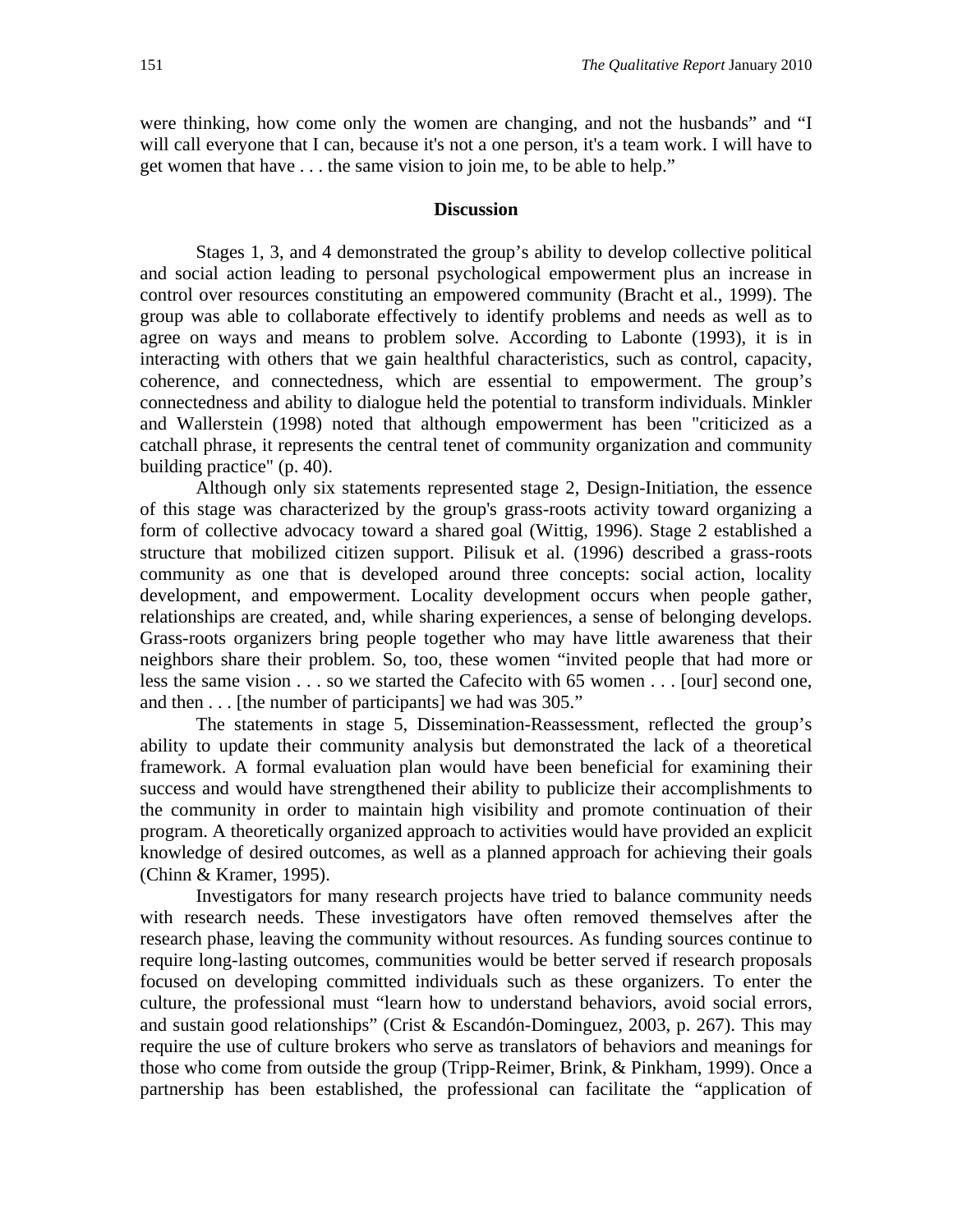community organization principles and processes in approaching communities: doing community analysis, working with communities, sustaining effort, and disseminating new knowledge" (Mittelmark, 1999, p. 27). The professional needs to inform the group on how others are addressing problems; "communities, like individuals, need to know that they are not alone when their voices are raised" (Pilisuk, McAllister, & Rothman, 1998, p. 116). Funding dollars for community-based organizations could be wisely used as "seed money" for building infrastructures that would continue after external funding ended. This would capitalize on the grass-roots focus on direct action on its own behalf, thereby enhancing the sustainability and durability of community empowerment (Thompson & Winner, 1999).

### **Trustworthiness**

A second appointment was arranged in order to share results. The group organizer was given a summary of findings in terms of the stages/trajectory of the group. Her impression and validation of results was requested. The informant agreed with the summary and stated that at that time, "the group still does work", that they "will be starting other classes; …that they have made friends…that they didn't have before…that this is a great thing".

### **Limitations**

This investigation would have benefited if interviews with each of the three community organizers had been secured. These interviews would have been done separately and results compared in order to evaluate how their perspective views were similar and or different. Results could have provided additional ideas of how to approach interested community individuals in work that they are particularly interested in, thereby facilitating projects designed "by" the community instead of "for" the community. A practice that has not been pervasive in the world of community research programs (Minkler & Wallerstein, 1998).

The results of this study, however, present the possibilities that community grassroot groups are open to and that they may welcome assistance with their causes. Community development professionals would benefit by forging relationships with grassroots movements, assessing group development, applying development model principles, and assisting community activists with attaining their goals.

### **Conclusion**

This group leader verbalized a willingness to accept assistance from any entity that knew more than the group did. She said, "Everything concerning the community was born at the moment that...[a community activist] was the mediator.... He is the person that I owe, we owe, everything that we know about the community [to] because he practically became a missionary of the community work. He had an open heart, he didn't know us very well...we didn't have all this information, we were blindfolded, he helped us." It was serendipitous that other grant-funded community research projects became aware of the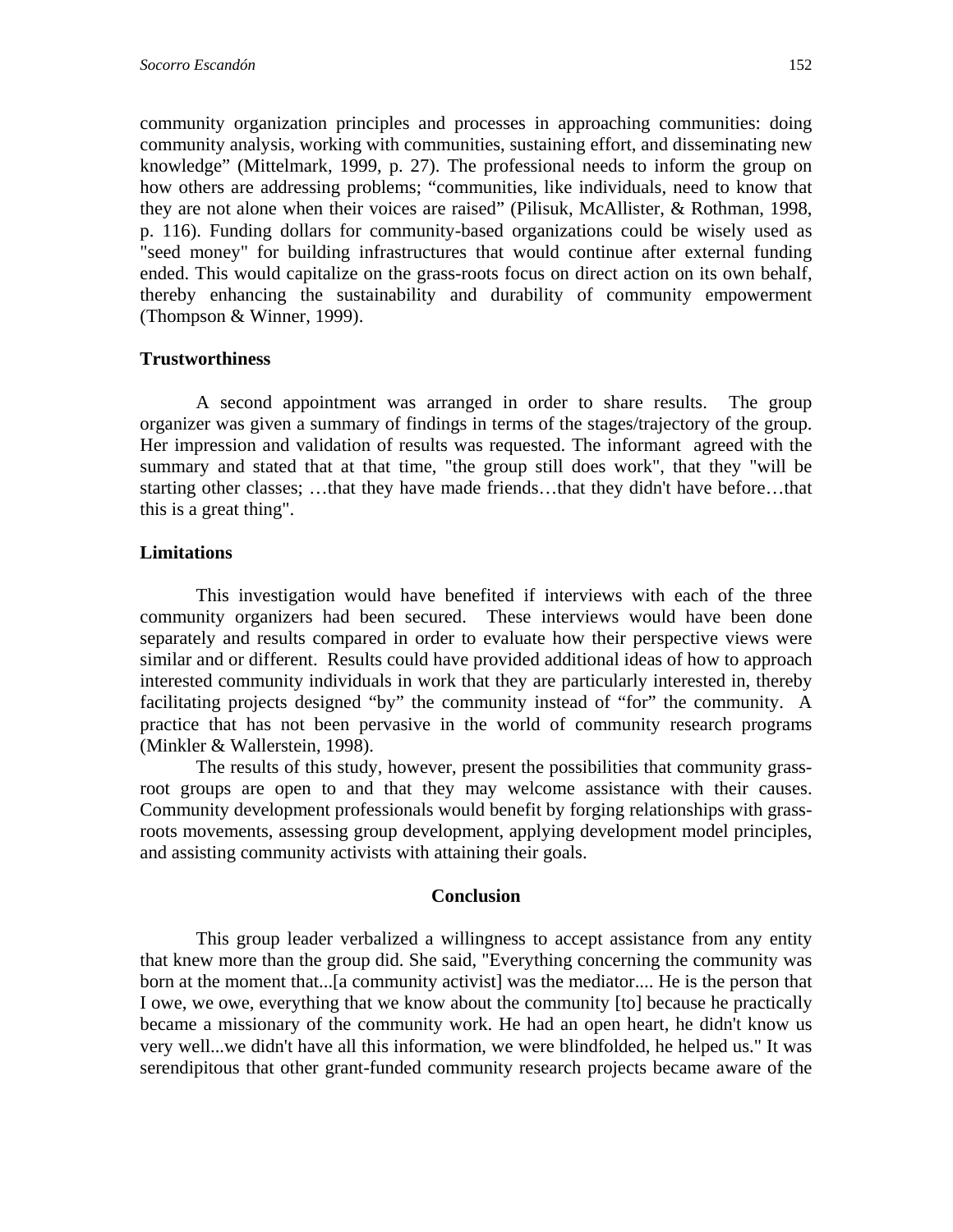group's activities and were able to provide resources, encouragement, and support toward the group's goals.

The group would have benefited from a partnership that collaborated with efforts that explicitly or implicitly identified mutual goals between the professional and the community group organizers (Crist & Escandón-Dominguez, 2003). Failure to adequately address evaluation and outcomes of community organizing efforts has been a major limitation of community development projects. According to Minkler and Wallerstein (1998), this is attributed to severe funding constraints and lack of knowledge regarding the construction of meaningful evaluation components into the organizing effort. They note the difficulty to be the complex contextual nature of the issues that continuously evolve and seek change on multiple levels.

Important aspects of the process of community and citizen involvement are community ownership and empowerment. Community members will always have a choice as to whether to participate or not in health activities that originate from professionals outside the community. Citizen participation is important to all kinds of grass-roots organizing, but it is especially vital to the community empowerment model (Crist & Escandón-Dominguez, 2003). This type of community organizing allows individuals to take control of their problem situations (Perkins et al., 1996).

It is this author's belief that the window of opportunity continues to be open for community development researchers to offer theoretical assistance to groups that are forming and to those already formed to help them realize their goals.

#### **References**

- ATLAS.ti. (1997). *The knowledge workbench user's manual* (Version 4.1) [Computer Software]. Berlin, Germany: Thomas Muhr, Scientific Software Development.
- Bracht, N., Kingsbury, L., & Rissel, C. (1999). A five-stage community organization model for health promotion: Empowerment and partnership strategies. In N. Bracht (Ed.), *Health promotion at the community level 2* (pp. 83-104). Thousand Oaks, CA: Sage.
- Castro, F., Elder, J., Coe, K., Tafoya-Barraza, H. M., Moratto, S., Campbell, N., et al. (1995). Mobilizing churches for health promotion in Latino communities: Compañeros en la salud. *Journal of the National Cancer Institute Monographs*, *18*, 127–135.
- Chinn, P. L., & Kramer, M. K. (1995). *Theory and nursing: A systematic approach* (4th ed.). St. Louis, MO: Mosby.
- Crist, J. D., & Escandón-Dominguez, S. (2003). Identifying and recruiting Mexican-American partners and sustaining community partnerships. *Journal of Transcultural Nursing, 14*(3), 266–271.
- Downe-Wamboldt, B. (1992). Content analysis: Method, applications, and issues. *Health Care for Women International, 13*, 313–321.
- Flynn, B. C. (1991). Healthy cities of Indiana: Mainstreaming community health in the United States. *American Journal of Public Health, 81*, 510–511.
- Fulton, J. P., Rakowski, W., & Jones, A. C. (1995). Determinants of breast cancer screening among inner-city Hispanic women in comparison with other inner-city women. *Public Health Reports*, *110*(4), 476–482.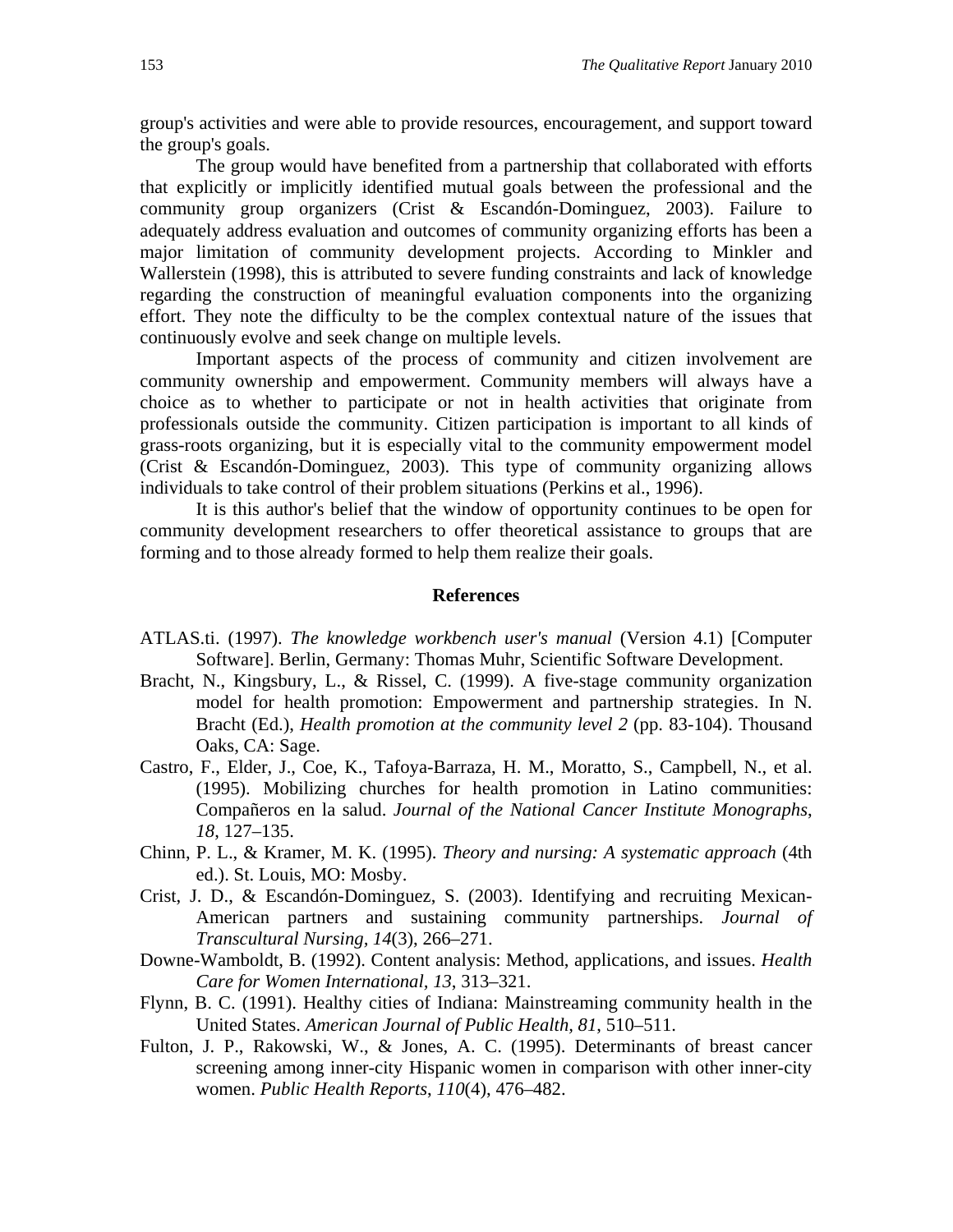- Labonte, R. (1993). *Health promotion and empowerment: Practice frameworks* [Issue No. 3 in health promotion series]. Toronto, Canada: Centre for Health Promotion, University of Toronto, ParticipACTION.
- Maisonet-Giachello, A. L. (1994). Issues of access and use. In C. W. Molina & M. Aguirre-Molina (Eds.), *Latino health in the US: A growing challenge* (pp. 83- 111). Washington, DC: American Public Health Association.
- McElmurry, B. J., Swider, S. M., Grimes, M. J., Dan, A. J., Irvin, Y. S., & Lourenco, S. V. (1986). Health advocacy for young, low-income, inner-city women. *Advances in Nursing Science, 8*(2), 63–73.
- McKnight, J. (1995). *The careless society*. New York: Basic Books.
- Minkler, M., & Wallerstein, N. (1998). Improving health through community organization and community building. In M. Minkler (Ed.), *Community organizing & community building for health* (pp. 30-52). New Brunswick, NJ: Rutgers University Press.
- Mittelmark, M. B. (1999). Health promotion at the communitywide level. In N. Bracht (Ed.), *Health promotion at the community level 2* (pp. 2-27). Thousand Oaks, CA: Sage.
- National Heart, Lung, and Blood Institute. (1996). *Salud para su corazon*. Bethesda, MD: Author.
- Navarro, A. M., Senn, K. L., Kaplan, R. M., McNicholas, L., Campo, M. C., & Roppe, B. (1995). Por La Vida intervention model for cancer prevention in Latinas. *Journal of the National Cancer Institute Monographs, 18*, 137–145.
- Perkins, D. D., Brown, B. B, & Taylor, R. B. (1996). The ecology of empowerment: Predicting participation in community organizations. *Journal of Social Issues*, *52*(1), 85–110.
- Pilisuk, M., McAllister, J., & Rothman, J. (1996). Coming together for action: The challenge of contemporary grassroots community organizing. *Journal of Social Issues, 52*(1), 15-37.
- Pilisuk, M., McAllister, J., & Rothman, J. (1998). Social change professionals and grassroots organizing. In M. Minkler (Ed.), *Community organizing & community building for health* (pp. 103-119). New Brunswick, NJ: Rutgers University Press.
- Rothman, J. (1996). The interweaving of community intervention approaches. In M. Weil (Ed.), *Community practice: Conceptual models* (pp. 69-99). Binghamton, NY: Haworth Press.
- Tesch, R. (1990). *Qualitative research: Analysis types and software tools.* New York: Falmer Press.
- Thompson, B., & Winner, C. (1999). Durability of community intervention programs: Definitions, empirical studies, and strategic planning. In N. Bracht (Ed.), *Health promotion at the community level 2 (pp. 137-154). Thousand Oaks, CA: Sage.*
- Tripp-Reimer, T., Brink, P. J., & Pinkham, C. S. (1999). Culture brokerage. In G. M. Bulecheck & J. C. McCloskey (Eds.), *Nursing interventions: Effective nursing treatments* (3rd ed., pp. 637-649). Philadelphia: W. B. Saunders.
- Wittig, M. A. (1996). An introduction to social psychological perspectives on grassroots organizing. *Journal of Social Issues*, *52*(1), 3–14.